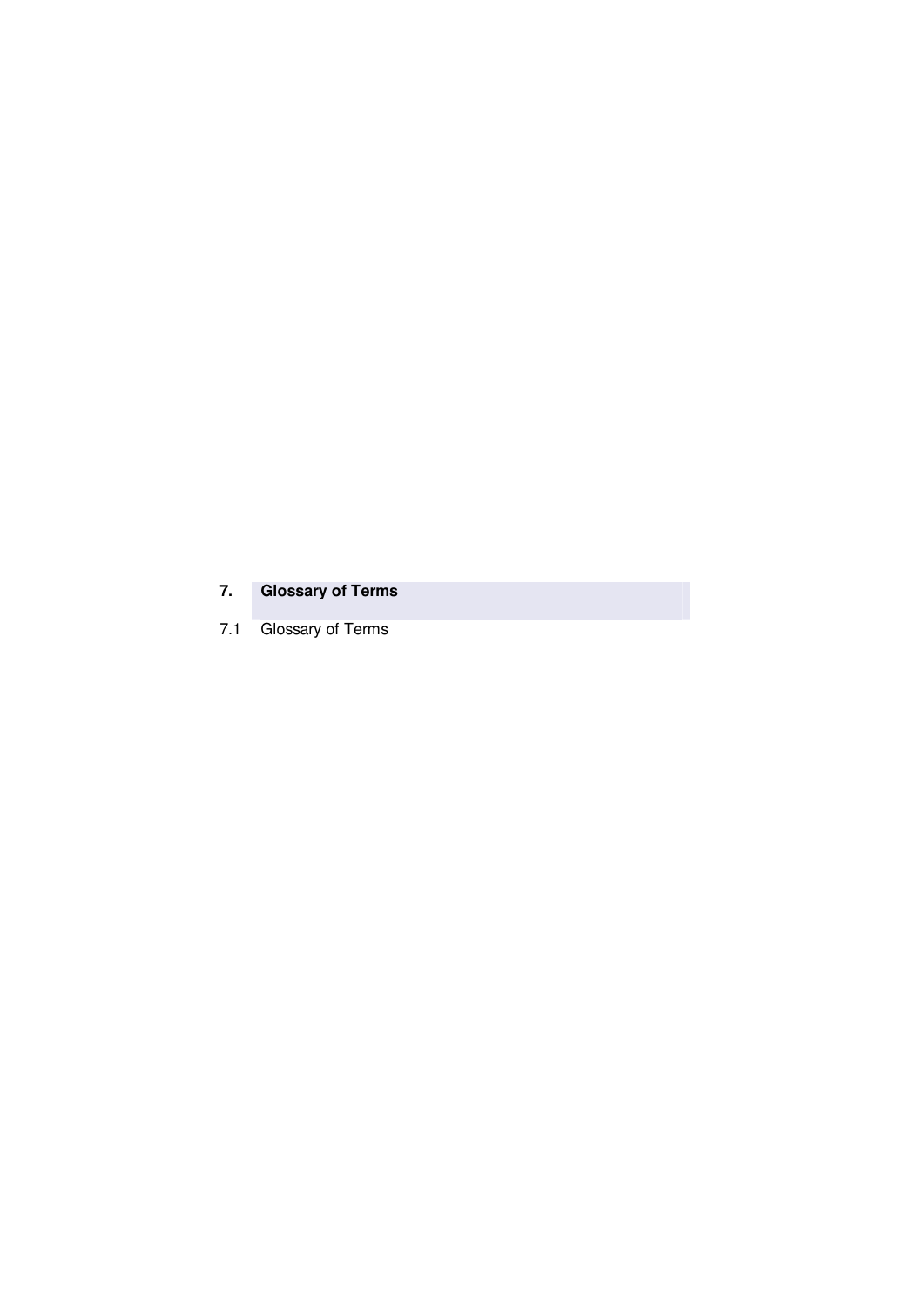## **7.1 Glossary of Terms**

| Affordable               | Housing or lands made available by the planning authority to persons who need                                                                                       |
|--------------------------|---------------------------------------------------------------------------------------------------------------------------------------------------------------------|
| <b>Housing</b>           | accommodation but whose income would not be adequate to meet the payments on a                                                                                      |
|                          | mortgage for the purchase of a house to meet his or her accommodation needs.                                                                                        |
| <b>Architectural</b>     | A place, area, group of structures or townscape, taking account of building lines and                                                                               |
| <b>Conservation Area</b> | heights, which is of special architectural, historical, archaeological, artistic, cultural,                                                                         |
|                          | scientific, social or technical interest, or contributes to the appreciation of protected                                                                           |
|                          | structures.                                                                                                                                                         |
| <b>Backland</b>          | Development which takes place to the rear of existing structures fronting a street or                                                                               |
| <b>Development</b>       | roadway.                                                                                                                                                            |
| <b>Biodiversity</b>      | The variety of life (wildlife and plant life) on earth.                                                                                                             |
| <b>Brownfield Sites</b>  | An urban development site that has been previously built on but is currently unused.                                                                                |
| <b>Building Line</b>     | A development line along a street or roadway behind or in front of which development is                                                                             |
|                          | discouraged.                                                                                                                                                        |
| <b>Building</b>          | The Building Control Act 1990 and the Regulations made under it constitutes a system                                                                                |
| <b>Regulations</b>       | for regulating building works and lays down the minimum standards for design,                                                                                       |
|                          | construction, workmanship, materials etc. Different standards apply depending on the                                                                                |
|                          | use of the building.                                                                                                                                                |
| <b>Carrying Capacity</b> | This is the largest volume of traffic that a particular road or route can carry.                                                                                    |
| <b>Catchment Area</b>    | An area from which a place draws its population (i.e. a town, hospital or school) or the                                                                            |
|                          | area served by a water/sewerage scheme.                                                                                                                             |
| Comparison               | Those goods that are required on an infrequent basis by individuals and households such                                                                             |
| Goods                    | as clothing and footwear, furniture and furnishings and household equipment (excluding                                                                              |
|                          | non-durable household goods), medical and pharmaceutical products, therapeutic                                                                                      |
|                          | appliances and equipment, educational and recreation equipment and accessories,                                                                                     |
|                          | books, newspaper and magazines, goods for personal care and goods not elsewhere<br>classified.                                                                      |
| Convenience              | Those goods that are required on a daily or weekly basis by individuals and households                                                                              |
| Goods                    | (such as food, alcoholic and non-alcoholic beverages, tobacco and non-durable                                                                                       |
|                          | household goods).                                                                                                                                                   |
| Demography               | Statistical study of human populations.                                                                                                                             |
| (Demographics)           |                                                                                                                                                                     |
| <b>Development</b>       | Charges or levies placed on developers relating to the cost of services and utilities, which                                                                        |
| <b>Charges</b>           | are provided by the Council.                                                                                                                                        |
| <b>District Centre</b>   | Shopping or groups of shops, separate from the town centre, usually containing at least                                                                             |
|                          | one food supermarket or superstore and non-retail services such as banks, building                                                                                  |
|                          | societies and restaurants serving suburban areas or smaller settlements.                                                                                            |
| <b>Emissions</b>         | Carbon Dioxide, greenhouse gas or other noxious emissions.                                                                                                          |
| <b>Flats</b>             | A residential unit within a building, the size of which is not less than 30 sq. metres.                                                                             |
| <b>Greenfield Sites</b>  | A piece of open land that has not been built on and is therefore a vacant lot.                                                                                      |
| Groundwater              | Protection of underground source of water (groundwater aquifer). Certain developments                                                                               |
| <b>Protection</b>        | are subject to special controls within defined areas close to aquifers.                                                                                             |
| <b>Guesthouse</b>        | A building or part thereof where sleeping accommodation, meals and other refreshments                                                                               |
|                          | are available to customers and which has a minimum of five rooms and not more than                                                                                  |
|                          | nineteen.                                                                                                                                                           |
| <b>Hedgerows</b>         | A natural or semi-natural row of bushes, shrubs and/or trees forming a boundary.                                                                                    |
|                          | Hedgerows help define places, act as shelterbelts, and add to biodiversity. They also                                                                               |
|                          | offer significant wildlife habitat, including wildlife corridors which allow wild animals to                                                                        |
| Household                | move across open countryside, and provide food, nesting and roosting places.<br>One or more persons occupying a dwelling which has kitchen and bathroom facilities. |
| <b>Housing Stock</b>     | Houses that already exist.                                                                                                                                          |
|                          |                                                                                                                                                                     |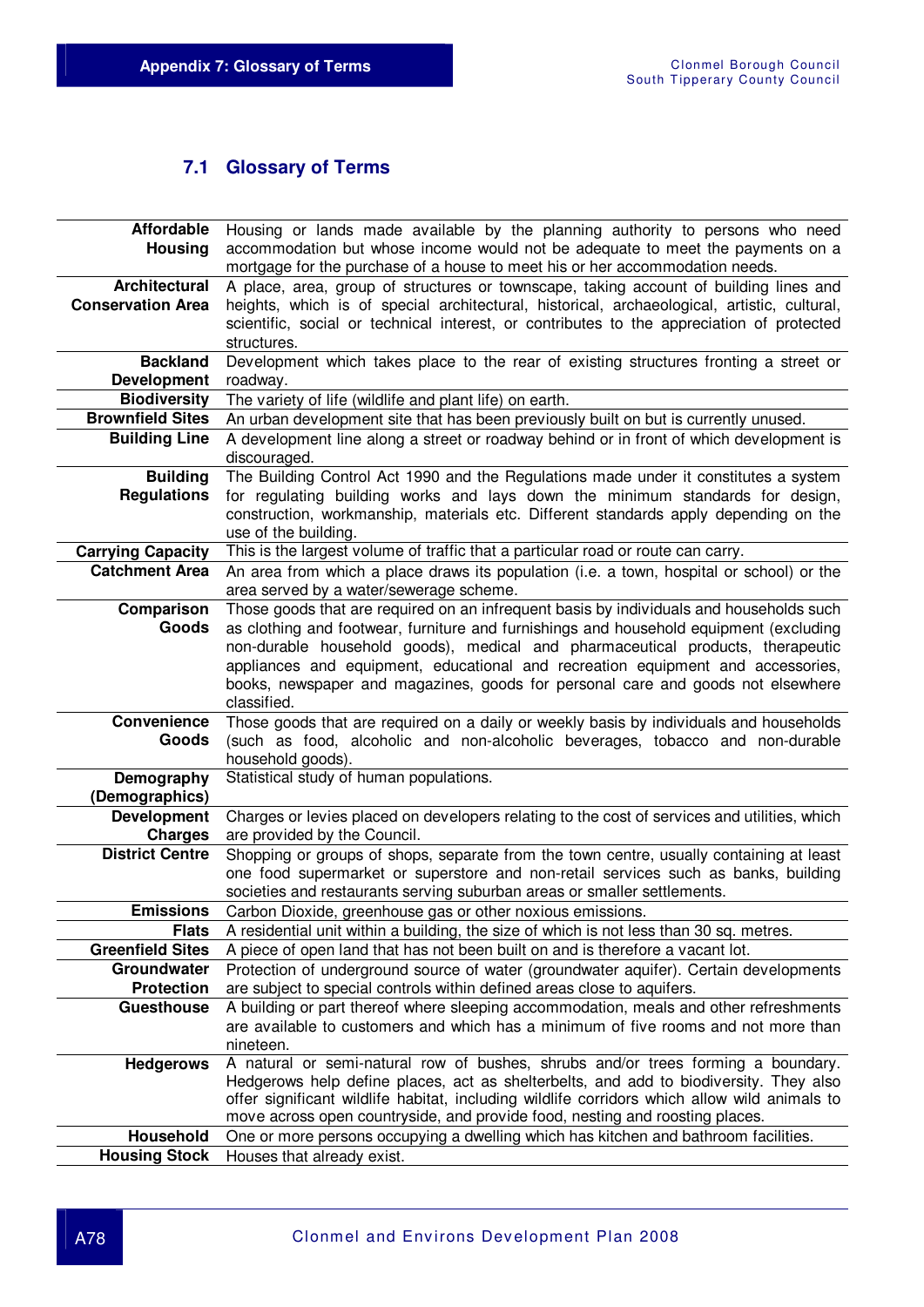| <b>Infill Development</b>          | Refers to development taking place on a vacant or undeveloped site between other                                                                                               |
|------------------------------------|--------------------------------------------------------------------------------------------------------------------------------------------------------------------------------|
|                                    | developments, i.e. an infill site.                                                                                                                                             |
| <b>Infill Site</b>                 | Small gap sites, unused or derelict land usually located in urban areas.                                                                                                       |
| Infrastructure                     | Drainage, water supplies, sewage treatment plants, sewerage networks, lighting,                                                                                                |
|                                    | telephone lines, electricity supply, railways, roads, buildings, schools, community facilities<br>and recreational facilities.                                                 |
| <b>Landscape Plans</b>             | A detailed plan prepared as part of a planning application, illustrating the steps the                                                                                         |
|                                    | developer will take to provide hard and/or soft landscaping on the site.                                                                                                       |
| Landscape                          | This is intended for the preservation of landscape through control of development, this                                                                                        |
| <b>Conservation</b>                | may also include exempted development, within a designated area.                                                                                                               |
| <b>Areas</b>                       |                                                                                                                                                                                |
| Local Agenda 21                    | Agenda 21 is a comprehensive worldwide programme for sustainable development in the                                                                                            |
|                                    | twenty-first century with Local Agenda 21 being the programme at local level.                                                                                                  |
| <b>Local Area Plan</b>             | A Plan prepared and adopted in accordance with Section 10 of the planning and                                                                                                  |
|                                    | Development Act, 2000. These plans must be prepared for designated towns with a                                                                                                |
|                                    | population in excess of 2,000 persons within the functional area of the Authority. They                                                                                        |
|                                    | may also be prepared for areas which the Authority considers require economic, physical                                                                                        |
|                                    | and social renewal and for areas likely to be subject to large scale development within                                                                                        |
|                                    | the lifetime of the plan.                                                                                                                                                      |
| <b>Manager's Report</b>            | A document outlining the issues that were considered important in arriving at the policies                                                                                     |
|                                    | to be contained in a development plan.                                                                                                                                         |
| <b>Monument</b>                    | An archaeological monument protected under Section 12 of the National Monuments                                                                                                |
| (Recorded                          | (Amendments) Act, 1994.                                                                                                                                                        |
| Monument)                          |                                                                                                                                                                                |
| <b>Natural Heritage</b>            | These are the basic areas for wild life conservation in the country with over 800 in                                                                                           |
| Area (NHA)                         | existence. These are chosen because they are considered by the Parks and Wildlife                                                                                              |
|                                    | section of the DoEHLG to be of importance in an Irish context. As yet the formal process                                                                                       |
|                                    | of designation of NHAs is not complete, as the process of consultation with property<br>owners is not complete. It is possible for a landowner to object to the designation of |
|                                    | property. Note: responsibility for the designation of these sites lies with the Parks and                                                                                      |
|                                    | Wildlife Section of the Department of the Environment, Heritage and Local Government.                                                                                          |
| <b>Population Density</b>          | The number of people per unit area (hectare, square kilometre, acre, square mile)                                                                                              |
|                                    | determined by dividing the number of people in an area by the size of the area.                                                                                                |
| <b>Protected</b>                   | A building, feature, site, or structure identified in the Development Plan as worthy of                                                                                        |
| <b>Structure</b>                   | protection or preservation in accordance with Part IV of the Planning and Development                                                                                          |
|                                    | Act (2000).                                                                                                                                                                    |
| <b>Recycling Centre</b>            | A centre that facilitates the recycling of plastics,<br>corrugated cardboard,<br>glass,                                                                                        |
|                                    | newspapers and/or other recyclable goods.                                                                                                                                      |
| <b>REPS</b>                        | Rural Environment Protection Schemes.                                                                                                                                          |
| <b>Residential</b>                 | The number of residential units per area unit (hectare, acre).                                                                                                                 |
| <b>Densities</b>                   |                                                                                                                                                                                |
| <b>Rural Generated</b>             | Housing needed in rural areas within the established rural community by people working                                                                                         |
| <b>Housing</b>                     | in rural areas or in nearby urban areas.                                                                                                                                       |
| <b>Rural Area</b>                  | The rural area shall be defined as land located outside the development boundaries of                                                                                          |
|                                    | the urban boundary identified on the Strategic Landuse Plan.                                                                                                                   |
| <b>Serviced Land</b><br>Initiative | A special fund, set up by the Minister for the Environment and Local Government, to part                                                                                       |
|                                    | - finance local authority water and sewerage schemes providing services to open up<br>development land.                                                                        |
| <b>Service Sector</b>              | This is the employment sector, which involves the provision of services, frequently                                                                                            |
|                                    | referred to as the tertiary sector.                                                                                                                                            |
| <b>Set Backs</b>                   | This relates to the distance a building line, or a portion of a building line, should be set                                                                                   |
|                                    | back from a street, roadway or watercourse.                                                                                                                                    |
| <b>Site Coverage</b>               | Site coverage is the portion of the site, which is built on and is a ratio determined by                                                                                       |
|                                    | dividing the total site area by the ground floor area of the building.                                                                                                         |
|                                    |                                                                                                                                                                                |